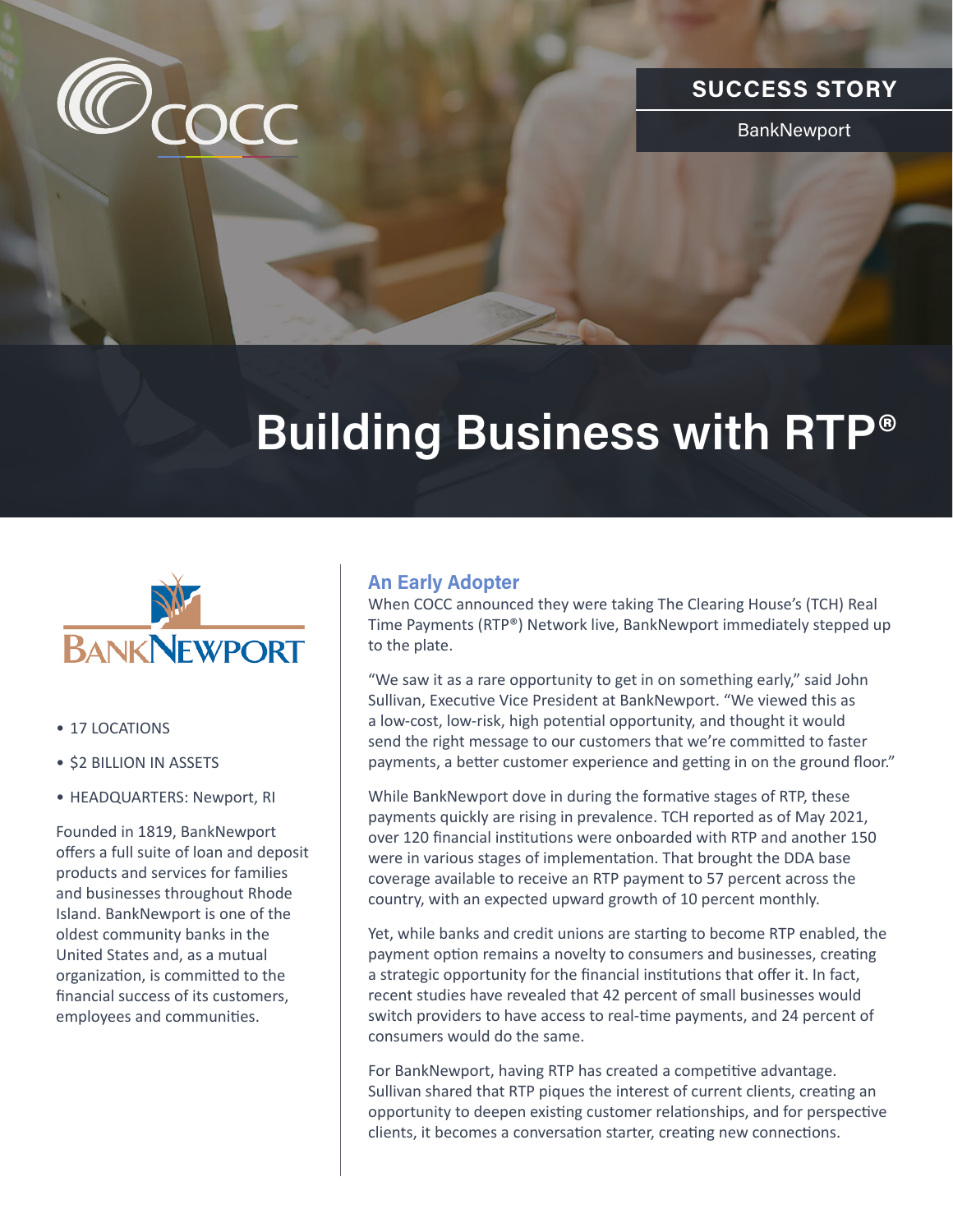#### **The "Go-Live" Experience**

Yet, even with these tangible benefits, implementation of any technology—let alone that of a new payments system—can raise eyebrows within an organization. Aligning the right resources and people to oversee the onboarding and implementation process of any new solution can be a hindrance to innovation. But, according to BankNewport, with RTP things could not have been simpler.

"This was not only the easiest beta that I've ever participated in, it was the easiest project I've ever been associated with in my career," Sullivan shared. "I have to give the COCC and TCH teams credit; they did a wonderful job. I don't think we spent 20 hours collectively with about seven to eight people on our internal team. We were surprised at how quickly this could be deployed and ready to roll. We went live on June 12, 2020, and it's been humming along ever since."

Alex Campbell, AVP of Client Services at COCC, was closely involved in the BankNewport project and currently oversees the team implementing RTP. "Because we understand the value of RTP, it was very important for us to help remove hurdles so we could offer it as a turnkey service. COCC has a long history of integrating with FinTechs and our goal is to always be flexible to support our clients. We worked very closely with The Clearing House and BankNewport to be early adopters and to develop a smooth implementation process. It's been a great success and we're proud of what BankNewport has been able to accomplish."

For BankNewport, RTP has been running like a well-oiled machine. Outside of a few brief weekly administrative tasks and a monthly syncing with the GL, Sullivan reported minimal lifting from both a back office and a product perspective.

All the while, volume continues to climb. BankNewport has reported nearly 7,000 transactions since launch, with 90 percent performed by consumers, predominantly through person-to-person payment apps. In addition, about 115 merchants are using RTP on a regular basis. Sullivan says that commercial transactions started with a small business in a resort area of Rhode Island, and now their volume has soared into hundreds of transactions.

While the bank was anticipating that type of volume, a few other use cases took them by surprise. For one, title companies have initiated individual RTPs varying from \$40,000 to \$60,000 for real estate transactions. In addition, immediate payroll is viewed as a big volume driver, with the gig economy a major contributor to RTP usage. In effect, RTP has enabled real-time payroll or early wage access so companies can now compensate their workers immediately at the close of a specific gig.

#### **The Business Case for RTP**

This volume has added up to business. From BankNewport's perspective, being an early RTP adopter has been well worth it. The bank has grown deposits since going live, reporting an average monthly intake of just over \$300,000, with projected 2021 totals anticipated to climb to \$3.75 million.

"We've seen a major uptick in deposits coming through RTP," said Sullivan. "And we expect an uptick as we saw at the end of 2020 once the holiday shopping season kicks into high gear. As spending habits change, I think we're going to continue to see this channel grow."

And these benefits far outweigh any perceived risk. RTP has not created increased operational or fraud concerns, and the organization has not had a single fraudulent entry, despite having thousands of RTP transactions flowing into the bank.

"It's very low risk because the deposits are coming to you and they are irrevocable; sending payments is